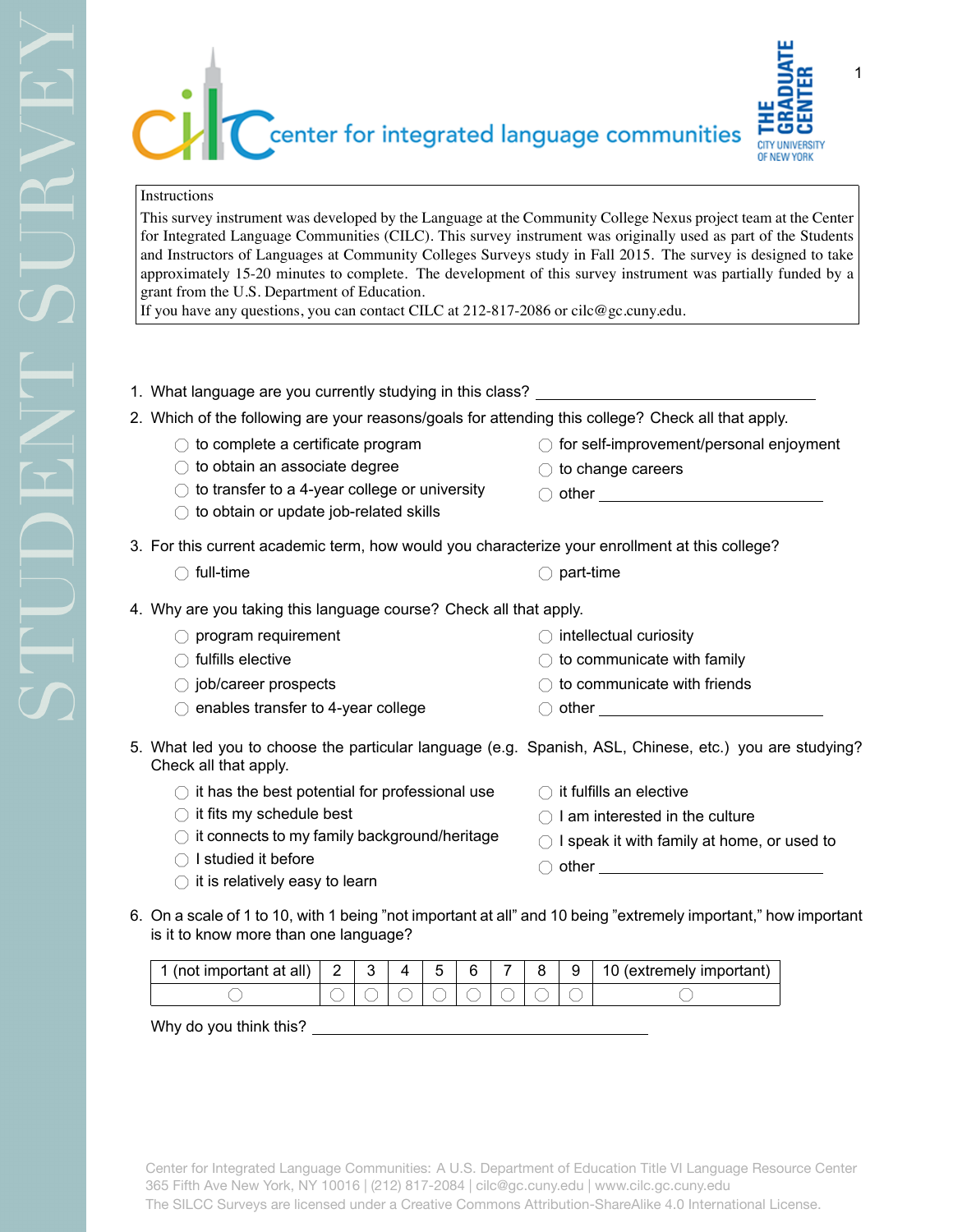- 7. Before studying this language at this college, had you studied it in school before? Check all that apply.
	- $\bigcirc$  no, never before in school
	- $\bigcirc$  yes, in elementary school
	- $\bigcirc$  yes, in middle school
	- $\bigcirc$  yes, in high school
- $\circlearrowright$  yes, in a weekend / after-school program
- $\bigcirc$  yes, in another college

 $\bigcirc$  yes, a little  $\bigcirc$  yes, a lot

- $\bigcirc$  other  $\_\_$
- <span id="page-1-1"></span>8. Do you speak a language other than English at home and/or with family?
	- $\bigcirc$  no, only English (skip to Question [12\)](#page-1-0)
	- $\bigcirc$  not anymore, but I used to

9. If you do (or did), which language(s)?

- 
- 10. How well do you communicate in this language? Check one box per row. If you listed more than one language for Question [8](#page-1-1), answer for the language you feel most comfortable using (which is ).

|                          | Not at all | Not so well | Well | Very well |
|--------------------------|------------|-------------|------|-----------|
| Listening / Sign-reading |            |             |      |           |
| Speaking / Signing       |            |             |      |           |
| Reading                  |            |             |      |           |
| Writing                  |            |             |      |           |

11. How many hours per week do you engage in the following activities in this language? Check one box per row.

|                                         | $<$ 1 h | $1-2$ hrs | $3-4$ hrs | $5-6$ hrs | $>7$ hrs |
|-----------------------------------------|---------|-----------|-----------|-----------|----------|
| Interacting with friends or family      |         |           |           |           |          |
| Reading newspapers, books, or magazines |         |           |           |           |          |
| Listening to radio / watching TV        |         |           |           |           |          |
| Using social media                      |         |           |           |           |          |
| Communicating at work                   |         |           |           |           |          |
| Communicating at school                 |         |           |           |           |          |
| Other                                   |         |           |           |           |          |

- <span id="page-1-0"></span>12. Have you attended a school where the courses were taught in a language other than English for half the time or more? Check all that apply.
	- $\bigcirc$  elementary school (language:
	- $\bigcirc$  middle school (language:
	- $\bigcirc$  high school (language:  $\bigcirc$  college / grad. school (language:
	- $\bigcirc$  I have attended only English-language schools
- 13. Do you plan to attend a four-year college or university? Check one.
	- $\bigcirc$  yes  $\bigcirc$  no

 $\bigcirc$  $\bigcirc$  $\bigcirc$  $\bigcirc$ 

14. At this college, in what range is your overall college grade average?

|              | $\cap$ C                                                                                |
|--------------|-----------------------------------------------------------------------------------------|
| $A-$ to $B+$ | ◯ C- or lower                                                                           |
|              | $\bigcirc$ I do not have a GPA at this school                                           |
| $B-$ to $C+$ | ◯ I have taken pass/fail courses only                                                   |
|              | fey Integrated Languege Communition AILO Denomment of Education Title VII oneugen Descu |

Center for Integrated Language Communities: A U.S. Department of Education Title VI Language Resource Center 365 Fifth Ave New York, NY 10016 | (212) 817-2084 | cilc@gc.cuny.edu | www.cilc.gc.cuny.edu The SILCC Surveys are licensed under a Creative Commons Attribution-ShareAlike 4.0 International License.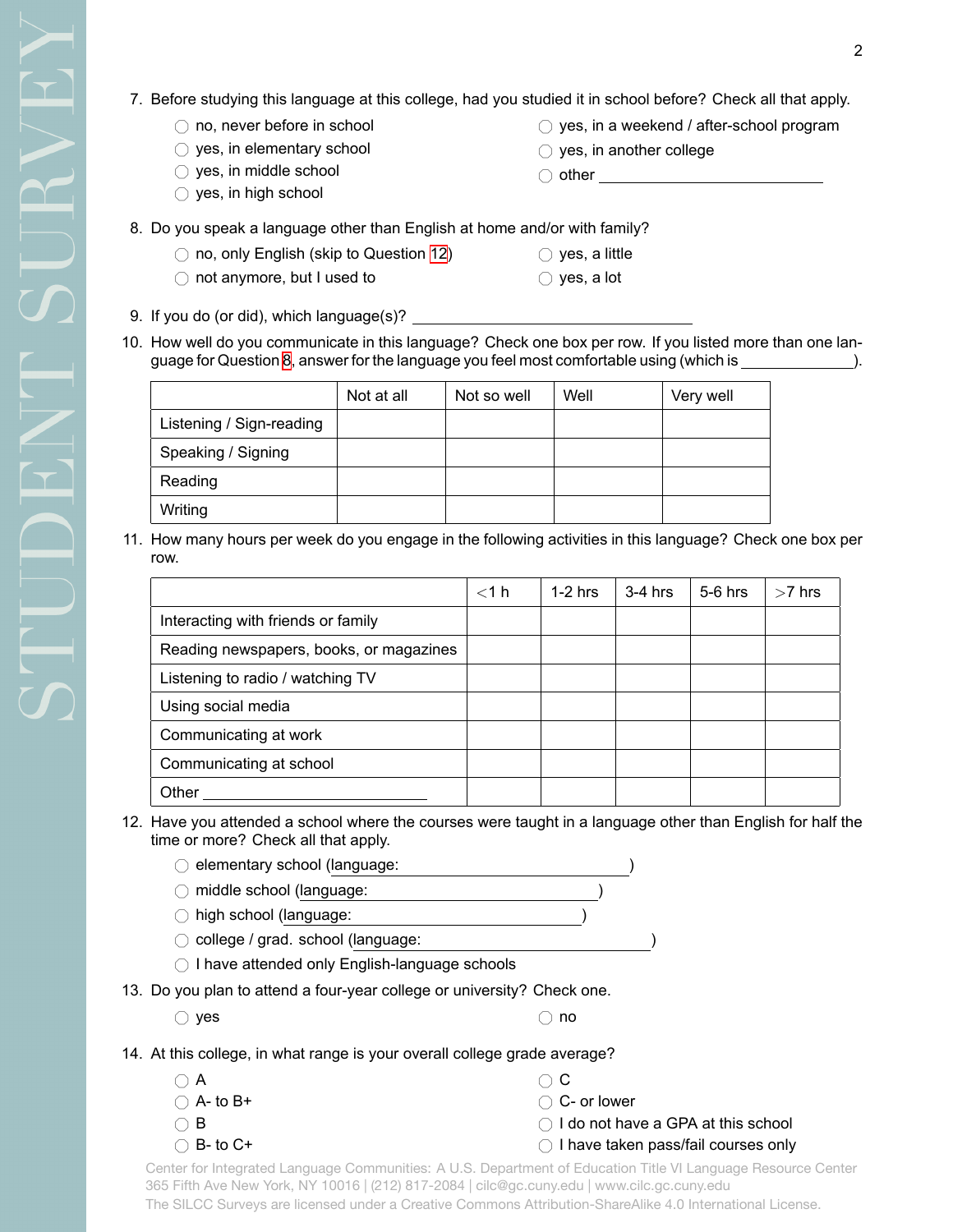## 15. About how many hours per week do you typically spend on the following activities? Check one box per row.

|                                               | None | $1 - 5$<br>hours | $6 - 10$<br>hours | $11 - 20$<br>hours | 21-30<br>hours | $31 - 40$<br>hours | 41h or<br>more |
|-----------------------------------------------|------|------------------|-------------------|--------------------|----------------|--------------------|----------------|
| Studying/preparing for classes                |      |                  |                   |                    |                |                    |                |
| On campus                                     |      |                  |                   |                    |                |                    |                |
| Working for pay                               |      |                  |                   |                    |                |                    |                |
| Participating in college-sponsored activities |      |                  |                   |                    |                |                    |                |
| Providing care for people living with you     |      |                  |                   |                    |                |                    |                |
| Commuting to and from campus                  |      |                  |                   |                    |                |                    |                |
| Other                                         |      |                  |                   |                    |                |                    |                |

16. What are your plans for future language study? Check all that apply.

 $\bigcirc$  I plan to take another language course at this college (Answer Question [17](#page-2-0) and skip Question [18](#page-2-1))

- $\bigcirc$  I will probably study language at another institution (Answer Question [17](#page-2-0) and skip Question [18](#page-2-1))
- $\bigcirc$  I will probably not study language anymore (Skip Question [17](#page-2-0) and answer Question [18](#page-2-1))
- $\bigcirc$  other
- <span id="page-2-0"></span>17. If you plan to take another semester of language study, please indicate why you plan to do so. Check all that apply.
	- $\bigcirc$  program requirement
	- $\bigcirc$  fulfills elective
	- $\bigcirc$  job/career prospects
	- $\bigcirc$  enables transfer to 4-year college
- $\bigcirc$  intellectual curiosity
- $\bigcirc$  to communicate with family
- $\bigcirc$  to communicate with friends
- $\bigcirc$  other
- <span id="page-2-1"></span>18. If you do not plan to take another semester of language study, please indicate why you do not plan to do so. Check all that apply.
	- $\bigcirc$  I do not need another elective course
	- $\bigcirc$  I do not enjoy foreign language study
	- $\bigcirc$  the cost of credits is too high
	- $\bigcirc$  the cost of materials is too high
- $\bigcirc$  I do not think foreign language study will be of benefit to me
- $\bigcirc$  I am not receiving a good grade in this class
- $\bigcirc$  I want to take a different elective
- $\bigcirc$  other set of  $\bigcirc$  other
- 19. Is English your native (first) language?

 $\bigcirc$  yes  $\bigcirc$  no

20. How well do you communicate in English? Check one box per row.

|           | Not at all | Not so well | Well | Very well |
|-----------|------------|-------------|------|-----------|
| Listening |            |             |      |           |
| Speaking  |            |             |      |           |
| Reading   |            |             |      |           |
| Writing   |            |             |      |           |

Center for Integrated Language Communities: A U.S. Department of Education Title VI Language Resource Center 365 Fifth Ave New York, NY 10016 | (212) 817-2084 | cilc@gc.cuny.edu | www.cilc.gc.cuny.edu The SILCC Surveys are licensed under a Creative Commons Attribution-ShareAlike 4.0 International License.